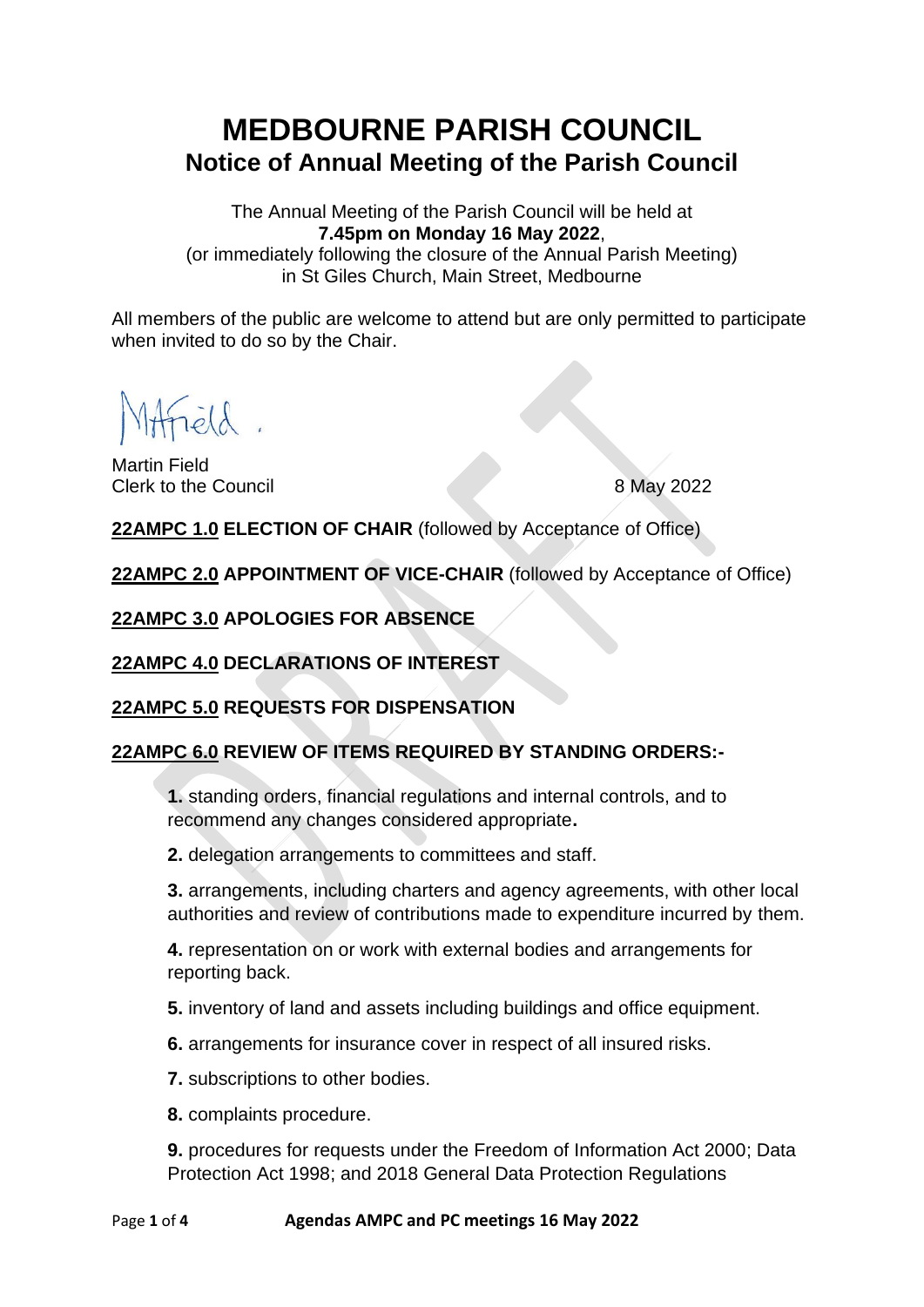**10.** policy for dealing with the press/media.

### **22AMPC 7.0 APPOINTMENT OF ANY OTHER COMMITTEES deemed necessary (and to determine their terms of reference)**

#### **22AMPC 8.0 APPOINTMENT OF TRUSTEES / REPRESENTATIVES & AGENTS**

- $\Box$  Information Resource Advisor  $\Box$  Internal Auditor
- $\Box$  Keeper of the Hollow  $\Box$  Keeper of the Village Benches
- □ Legal Advisor <br>
□ LRALC representative
- $\Box$  Medbourne Charities representative  $\Box$  MEFT representative
- $\Box$  Parish Maintenance  $\Box$  Planning representative
- $\Box$  Sports Club representative  $\Box$  Street Lighting Warden
- 
- □ Tree & Brook Warden Village Hall representative
- □ War Memorial Warden □ Nomination to Valentine Goodman Charity

### **22AMPC 9.0 TO NOTE THE INSPECTION OF TRUST DEEDS & INSTRUMENTS**

**Finish**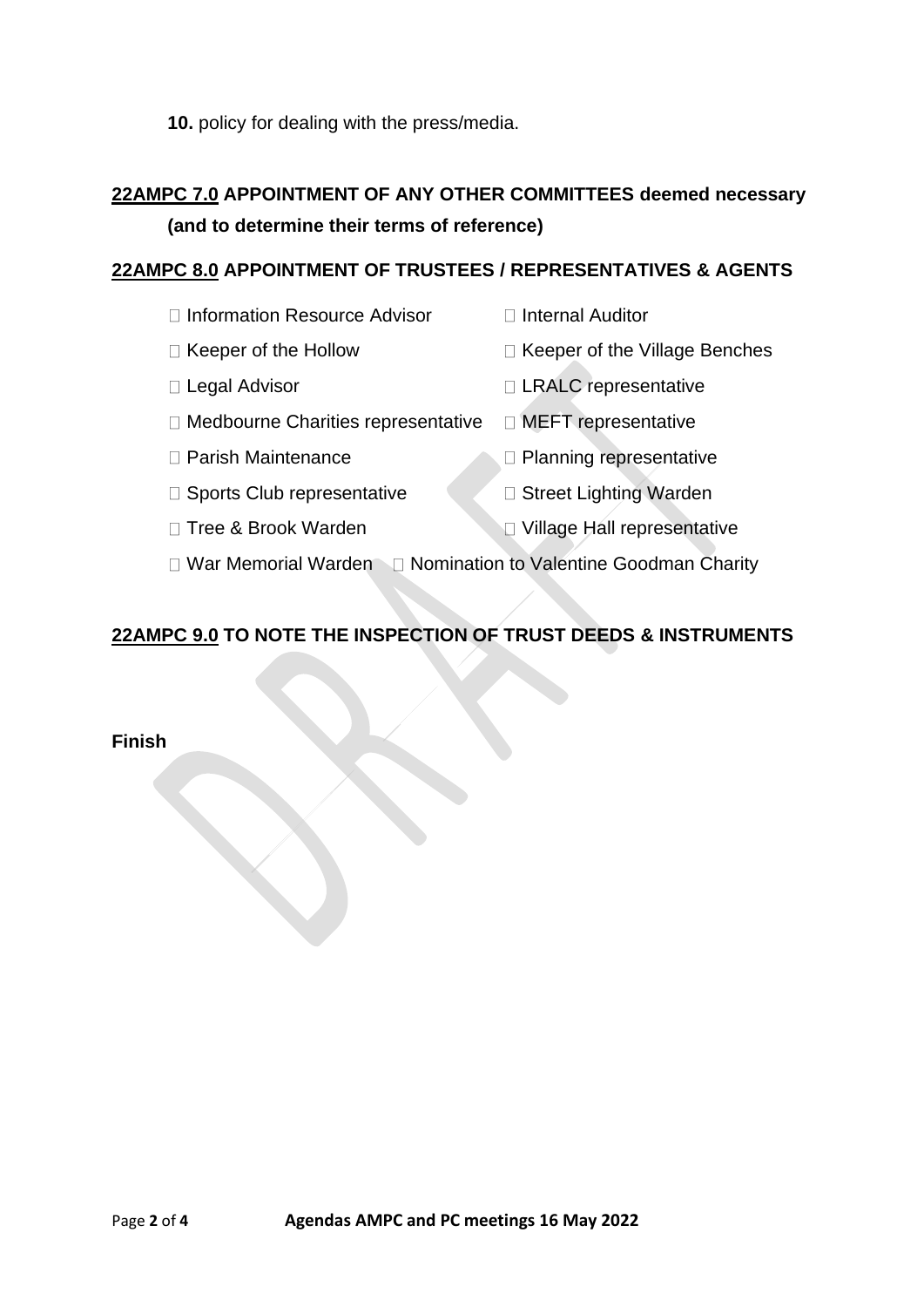# **MEDBOURNE PARISH COUNCIL Notice of Meeting**

Parish Councillors are summoned to the next meeting of Medbourne Parish Council **at 8.15 pm on Monday 16 May 2022**,

(or immediately following the closure of the Annual Meeting of the Parish Council) in St Giles Church, Main Street, Medbourne

Members of the public are welcome to link into this meeting from a private address but can only participate when invited under 'Public Representations'.

Martin Field Clerk to the Council 8 May 2022

- **923.0 APOLOGIES FOR ABSENCE**
- **924.0 DECLARATIONS OF INTEREST**
- **925.0 REQUESTS FOR DISPENSATION**
- **926.0 MINUTES OF PARISH COUNCIL MEETING** (held 4 April 2022)
- **927.0 CLERKS / COUNCILLORS REPORT**
- **928.0 PUBLIC REPRESENTATIONS**
- **929.0 TO RECEIVE REPORTS ON THE FOLLOWING MATTERS:**
	- **Village Hall**
	- **MEFT**
	- **Sports Club**
- **930.0 TO CONSIDER AND COMMENT ON PLANNING MATTERS**
- **931.0 PROCESS TO REVIEW MEDBOURNE NEIGHBOURHOOD PLAN**
- **932.0 REVIEW OF 'VILLAGE ENGAGEMENT PROPOSAL'**
- **933.0 TO NOTE CORRESPONDENCE RECEIVED**
- **934.0 LRALC 'INTERNAL AUDIT' OF 2021-212 ACCOUNTS**
- **935.0 ACCOUNTING STATEMENTS 2021-22 (to approve)**
- **936.0 2022-23 BUDGET & APPROVAL OF PAYMENTS**
- **936.1 Payments to approve for 2022-23:**
	- Westcotec (poles for traffic signs) : **£1950/3900**